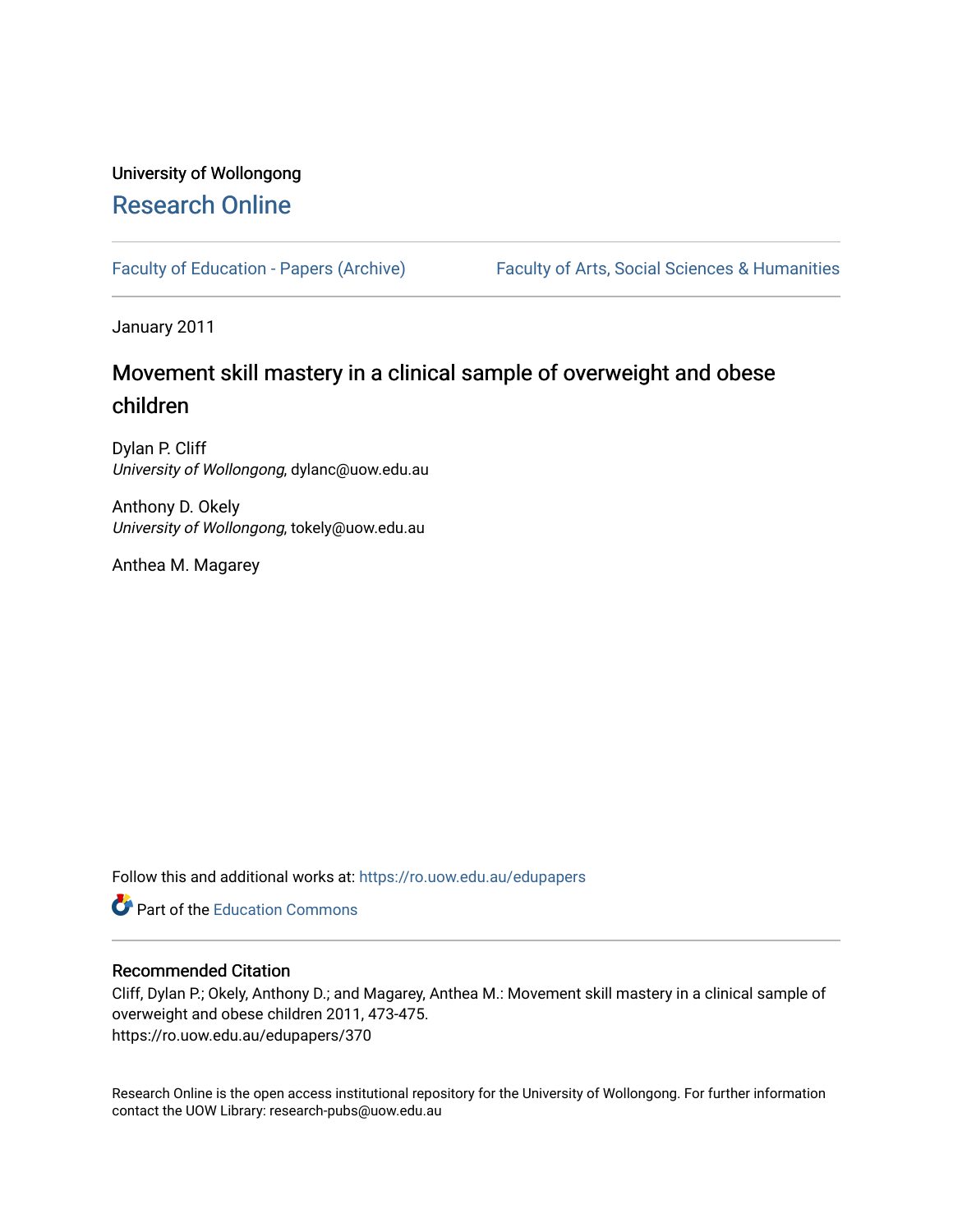| $\mathbf{1}$   | Movement skill mastery in a clinical sample of overweight and obese                              |
|----------------|--------------------------------------------------------------------------------------------------|
| $\overline{2}$ | children                                                                                         |
| 3              | Running head: Movement skill mastery in obese children                                           |
| 4              | Type of Manuscript: Short Communication                                                          |
| 5              | Word Count: Abstract - 122; Manuscript - 1061                                                    |
| 6              | Number of references: 7; Tables: 2, Figures: 0                                                   |
| $\overline{7}$ | Dylan P. Cliff, Anthony D. Okely, and Anthea M. Magarey                                          |
| 8              | Work carried out at: Interdisciplinary Educational Research Institute, Faculty of Education,     |
| 9              | University of Wollongong, Wollongong, Australia                                                  |
| 10             |                                                                                                  |
| 11             | Corresponding author details:                                                                    |
| 12             | Dr Dylan P. Cliff                                                                                |
| 13             | Interdisciplinary Educational Research Institute,                                                |
| 14             | Faculty of Education, University of Wollongong,                                                  |
| 15             | Northfields Ave, Wollongong, NSW, 2522, Australia.                                               |
| 16             | Phone: +61 2 42215929, Fax: +61 2 42 213892, Email: dylanc@uow.edu.au                            |
| 17             |                                                                                                  |
| 18             | Disclosure statement: This project was supported by funding from a National Health and           |
| 19             | Medical Research Council of Australia Project Grant (275226). The authors report no conflicts of |
| 20             | interest.                                                                                        |
| 21             |                                                                                                  |
| 22             |                                                                                                  |
| 23             |                                                                                                  |
| 24             |                                                                                                  |
|                |                                                                                                  |
| 25             |                                                                                                  |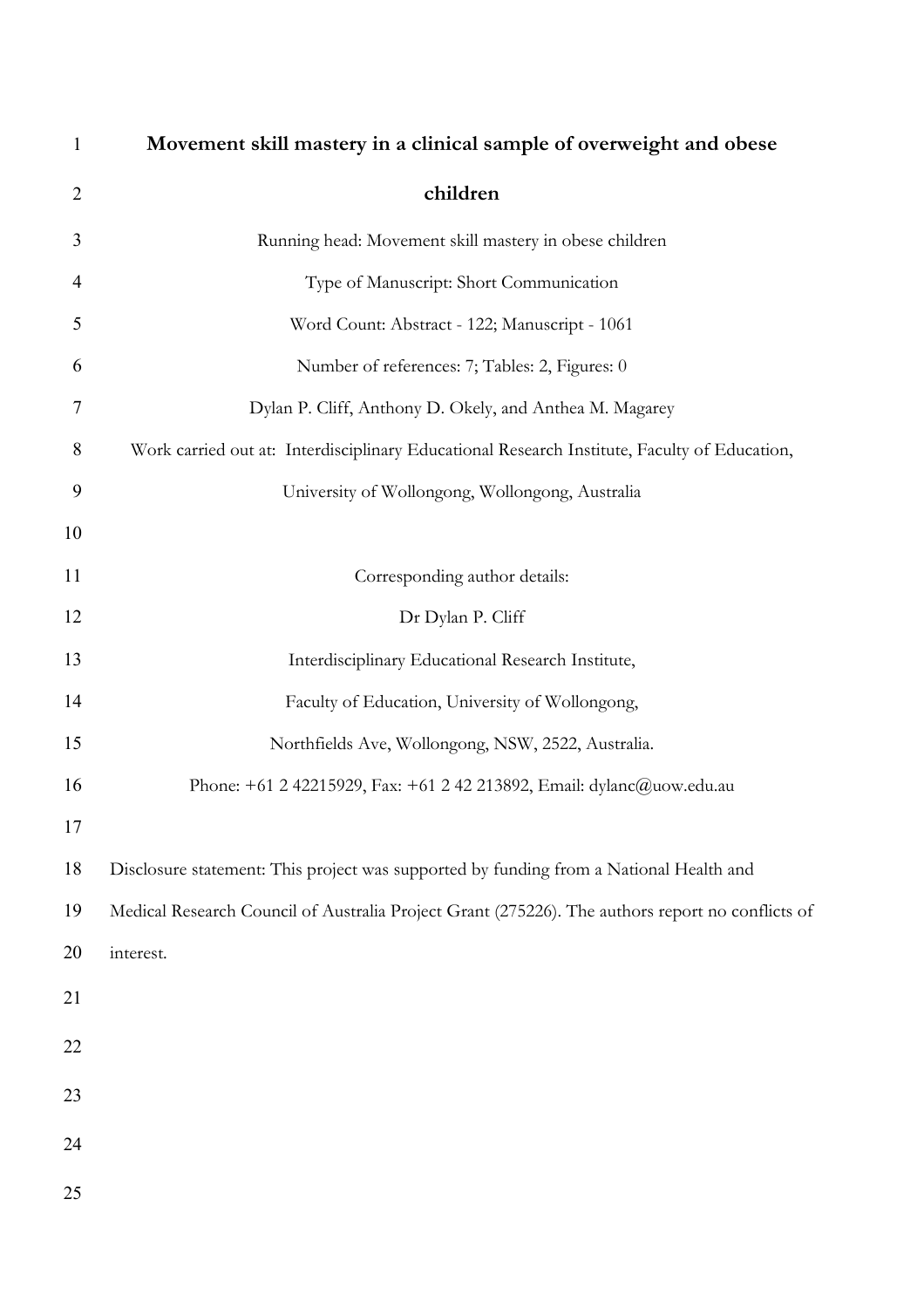### **Abstract**

 This study describes the prevalence of fundamental movement skill (FMS) mastery and advanced skill proficiency among treatment-seeking 6-10 year-old children with overweight/obesity. One 4 hundred and thirty-two participants  $(8.4 \pm 1.0 \text{ years}, \text{BMI } 24.2 \pm 3.1 \text{ kg/m}^2, 55\% \text{ female}, 76.5\%$  obese) were assessed on 12 FMS and compared with a normative sample. The prevalence of FMS mastery was significantly lower among children categorized as overweight/obese for all skills across all age groups (all *p*<0.05). Excluding the leap for 6-7 year olds, differences between the two samples remained when the prevalence of advance skill proficiency was examined for children categorized as overweight/obese. Physical activity programs designed for children with overweight/obesity need to address deficiencies in FMS proficiency as part of an overall strategy to promote physical activity participation. **Key words:** adiposity, exercise, motor activity, motor skills, pediatrics

## **Introduction**

 Children categorized as overweight/obese are less active than their non-overweight peers, and children who are least active have the greatest adiposity gains. One correlate of children's physical activity is their FMS proficiency (1, 2). These skills are the building blocks for participation in many physical activities, and include locomotor (e.g., running) and object-control (e.g. throwing) skills. This study describes the prevalence of FMS mastery among children with overweight/obesity, and extends previous research by examining a younger and larger child sample, and by applying a validated and more comprehensive FMS assessment battery than have previously been studied (3, 4).

#### **Methods**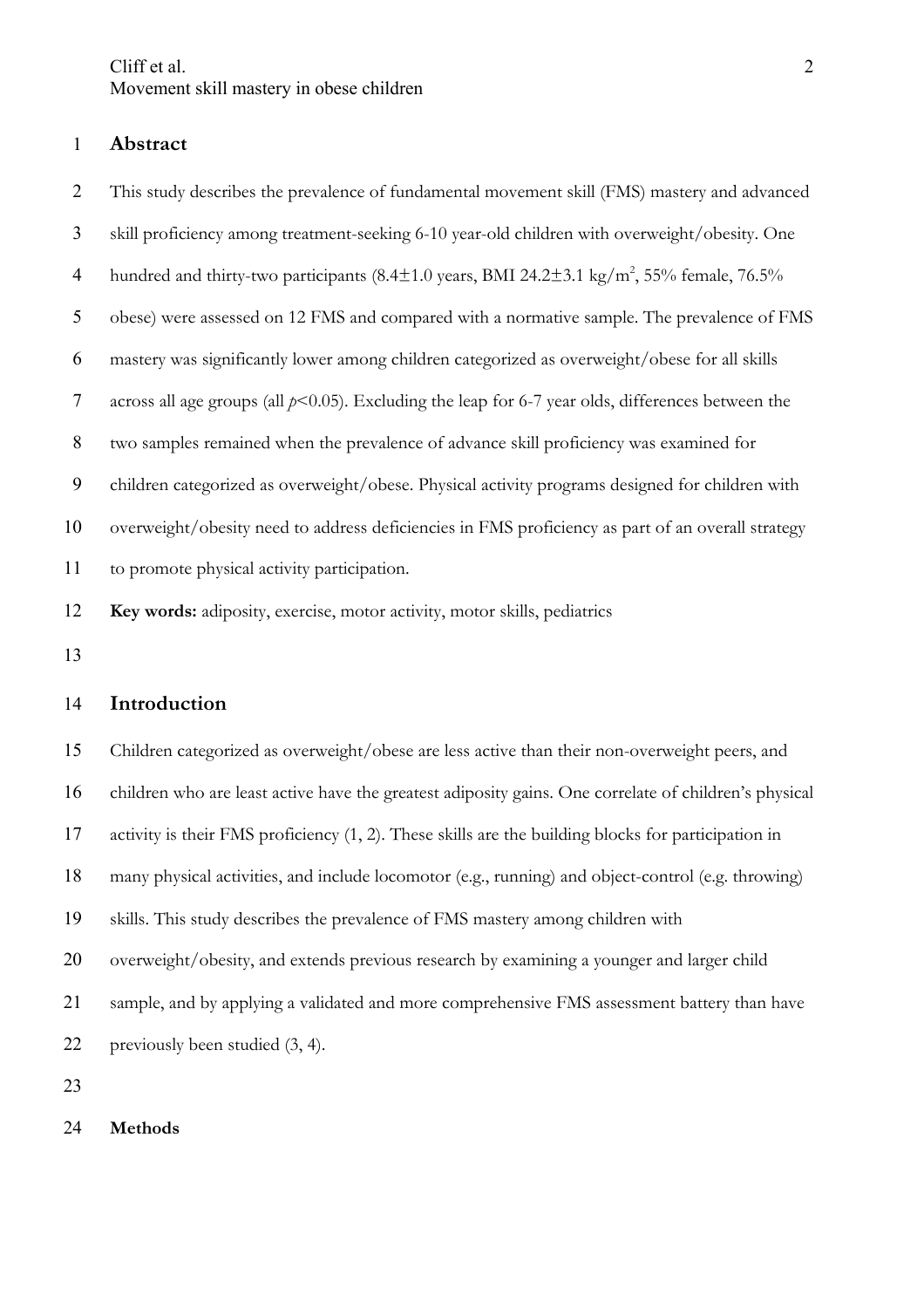| 1  | Data were collected as part of the Parenting Eating and Activity for Child Health (PEACH)            |
|----|------------------------------------------------------------------------------------------------------|
| 2  | randomized controlled trial for the management of pediatric obesity (Australian Clinical Trials      |
| 3  | Register [www.actr.org.au] 00001104) (5). Table I reports inclusion and exclusion criteria.          |
| 4  | Families were recruited between June 2004 and May 2005 in Adelaide ( $n=86$ ) and Sydney ( $n=83$ ), |
| 5  | Australia. Of the 169 participating children categorised as overweight/obese (6), 146 completed      |
| 6  | FMS assessments at baseline. Due to the age categories constructed in this study children under      |
| 7  | six years $(n=14)$ were excluded, leaving a final sample of 132. Ethics committees at Flinders       |
| 8  | Medical Centre Clinical Research and the Children's Hospital at Westmead approved the study.         |
| 9  | Parent informed written consent and child assent were obtained.                                      |
| 10 |                                                                                                      |

#### < **Insert Table 1 here** >

13 FMS were assessed using the Test of Gross Motor Development,  $2^{nd}$  edition (TGMD-2) (7). The TGMD-2 comprises six locomotor skills and six object-control skills and has established validity and reliability among 3-10 year-olds (7). Six trained assessors (three at each study site), completed 16 the assessments after demonstrating  $\geq$ 90% inter-rater reliability on pre-coded videotapes, as 17 previously described (3, 4). The battery was administered in small groups  $(\leq 4)$  following standardised procedures, instructions and demonstrations. Skills were performed twice and skill components were scored as present ("1") or absent ("0") for each trial. For each skill, the proportion of the sample exhibiting mastery (i.e., exhibiting all skill components during both trials) and advanced skill proficiency (i.e., exhibiting all or all but one component during both 22 trials) was calculated and compared with the TGMD-2 normative sample (n=1208) (7) using chi- square analysis in SPSS 16.0. The TGMD-2 normative sample is representative of the United States (US) population in regards to geographic region, gender, ethnicity, rural or urban residence, parent education and disability. Participants were categorized into age groups for the analyses, with the groups formed by combining adjacent ages (e.g. 6 and 7 years) with the most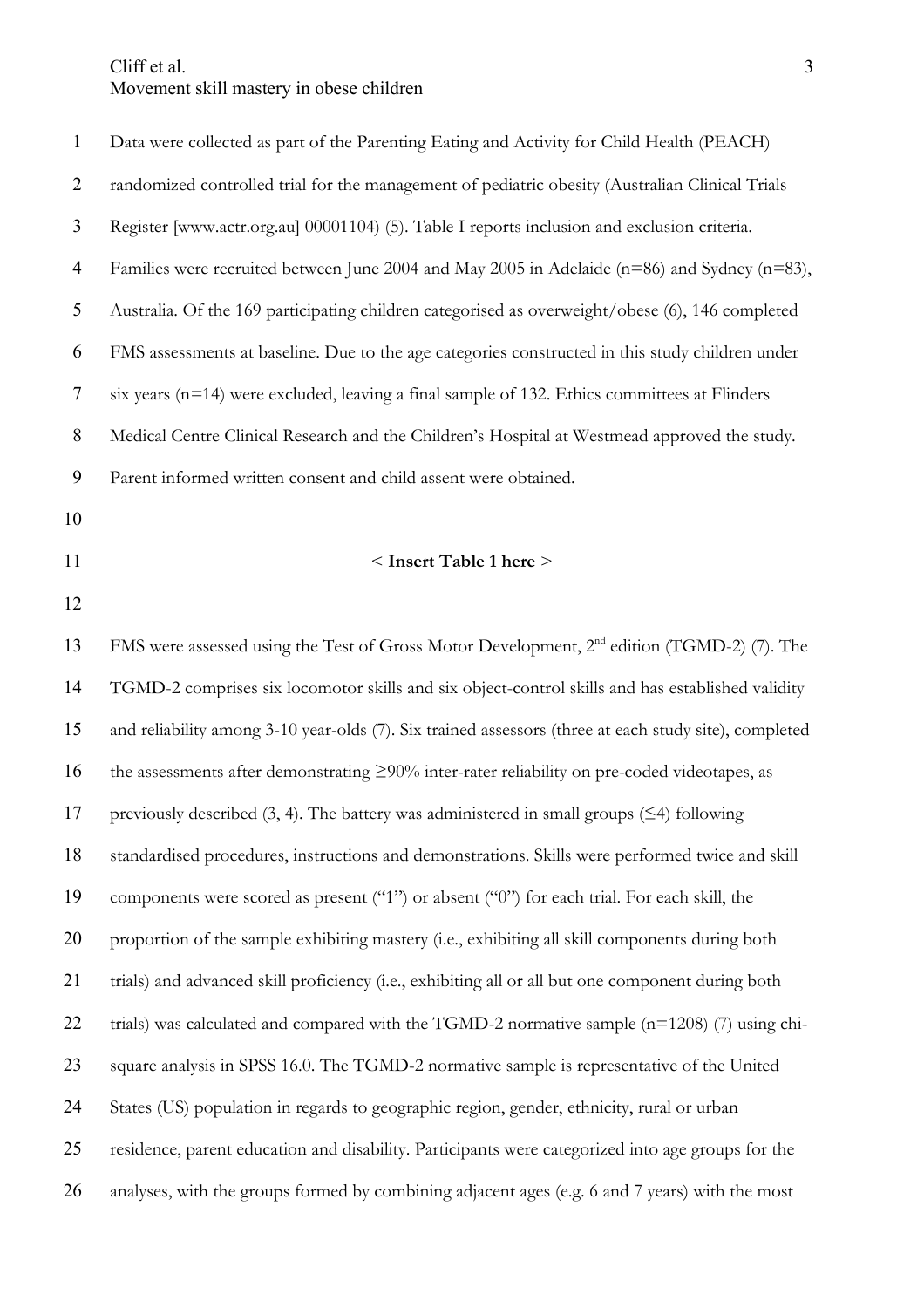similar proportions of participants exhibiting mastery for each individual skill in the TGMD-2 normative sample (age groups for the underhand roll and striking a stationary ball: 7-8 years and 9-10 years; all other FMS: 6-7 years and 8-10 years). The prevalence of mastery for each age group from the TGMD-2 normative sample was calculated by averaging the proportions for each 5 age. Results were considered statistically significant at  $p<0.05$ .

## **Results**

 Baseline demographic and anthropometric data are presented in Table I. The prevalence of mastery was significantly lower among children with overweight/obesity compared with the normative sample for all 12 skills across all age groups (all p<0.05) (Table II). Excluding the leap for 6-7 year-olds, differences remained when the prevalence of advanced skill proficiency in this sample was compared with mastery in the normative sample.

- 
- 

#### < **Insert Table 2 here** >

#### **Discussion**

 This study supports the findings of previous research suggesting that children with overweight/obesity have lower FMS proficiency than is typical for their age (3, 4). To our knowledge this is the first study to compare the prevalence of mastery of individual FMS between a large clinical sample of children categorized as overweight/obese and normative data, using a validated and comprehensive assessment battery . The difference in FMS mastery exhibited in this sample compared with normative data was more prominent than has previously 23 been reported (3, 4), possibly because of the higher proportion of females, and that  $>75\%$  were categorized as obese. Among children, FMS are beneficially associated with physical activity, cardiorespiratory

fitness and psychosocial outcomes (1), and childhood FMS proficiency appears to predict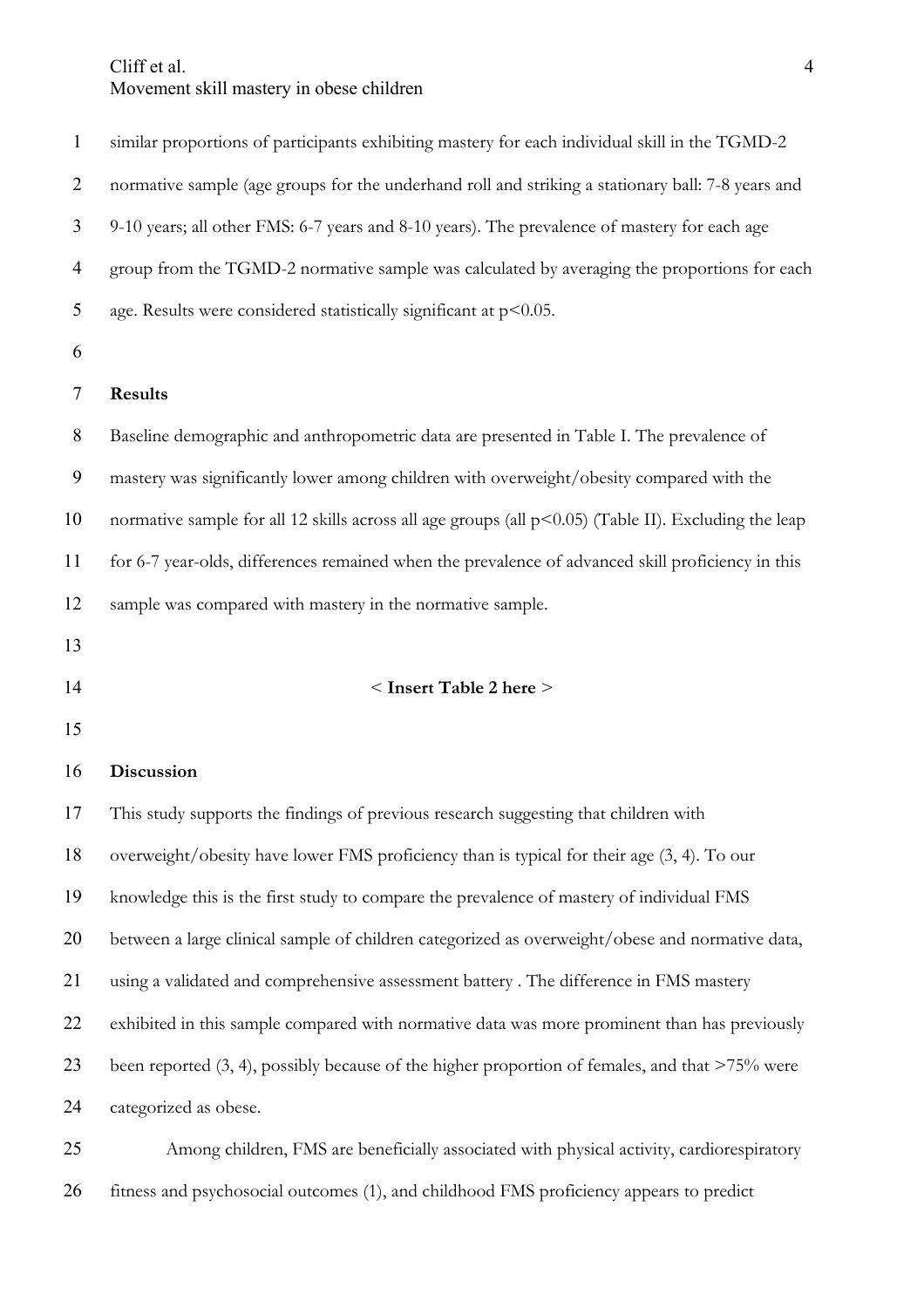| $\mathbf{1}$   | physical activity and fitness in adolescence (1). Low FMS proficiency among children with          |  |  |  |  |  |  |
|----------------|----------------------------------------------------------------------------------------------------|--|--|--|--|--|--|
| $\overline{2}$ | overweight/obesity might therefore act as a barrier precluding participation in adiposity-reducing |  |  |  |  |  |  |
| 3              | physical activity, perpetuating the cycle of unhealthy weight gain.                                |  |  |  |  |  |  |
| $\overline{4}$ | As the current sample consisted of treatment-seeking children, the findings might only be          |  |  |  |  |  |  |
| 5              | generalizable to those children with overweight/obesity enrolling in weight management             |  |  |  |  |  |  |
| 6              | programs. The use of US normative data may be a limitation but there are no normative              |  |  |  |  |  |  |
| 7              | Australian data for the TGMD-2. However the majority of the FMS evaluated in the TGMD-2            |  |  |  |  |  |  |
| 8              | are targeted in Australian primary school physical education curricula and used in popular sports. |  |  |  |  |  |  |
| 9              | Thus, it seems unlikely that the findings are due to cultural differences in the mastery of the    |  |  |  |  |  |  |
| 10             | assessed skills.                                                                                   |  |  |  |  |  |  |
| 11             | Based on these results, we recommend that physical activity programs for children with             |  |  |  |  |  |  |
| 12             | overweight/obesity address deficiencies in FMS proficiency in order to foster movement             |  |  |  |  |  |  |
| 13             | capabilities required for adoption of an active lifestyle. Longitudinal research is required to    |  |  |  |  |  |  |
| 14             | understand the causal and temporal nature of the relationships between FMS, physical activity,     |  |  |  |  |  |  |
| 15             | and obesity among young people.                                                                    |  |  |  |  |  |  |
| 16             |                                                                                                    |  |  |  |  |  |  |
| 17             | Acknowledgements                                                                                   |  |  |  |  |  |  |
| 18             | We thank participating families, and the research assistants. This study was supported by a        |  |  |  |  |  |  |
| 19             | National Health and Medical Research Council of Australia project grant (275226). Dylan Cliff is   |  |  |  |  |  |  |
| 20             | funded by a National Heart Foundation of Australia - Macquarie Fellowship.                         |  |  |  |  |  |  |
| 21             |                                                                                                    |  |  |  |  |  |  |
| 22             | References                                                                                         |  |  |  |  |  |  |
| 23             | 1.<br>Lubans DR, Morgan PJ, Cliff DP, Barnett LM, Okely AD. Fundamental movement skills            |  |  |  |  |  |  |
| 24             | in children and adolescents: review of associated health benefits. Sports Med.                     |  |  |  |  |  |  |
| 25             | 2010;40(12):1019-35.                                                                               |  |  |  |  |  |  |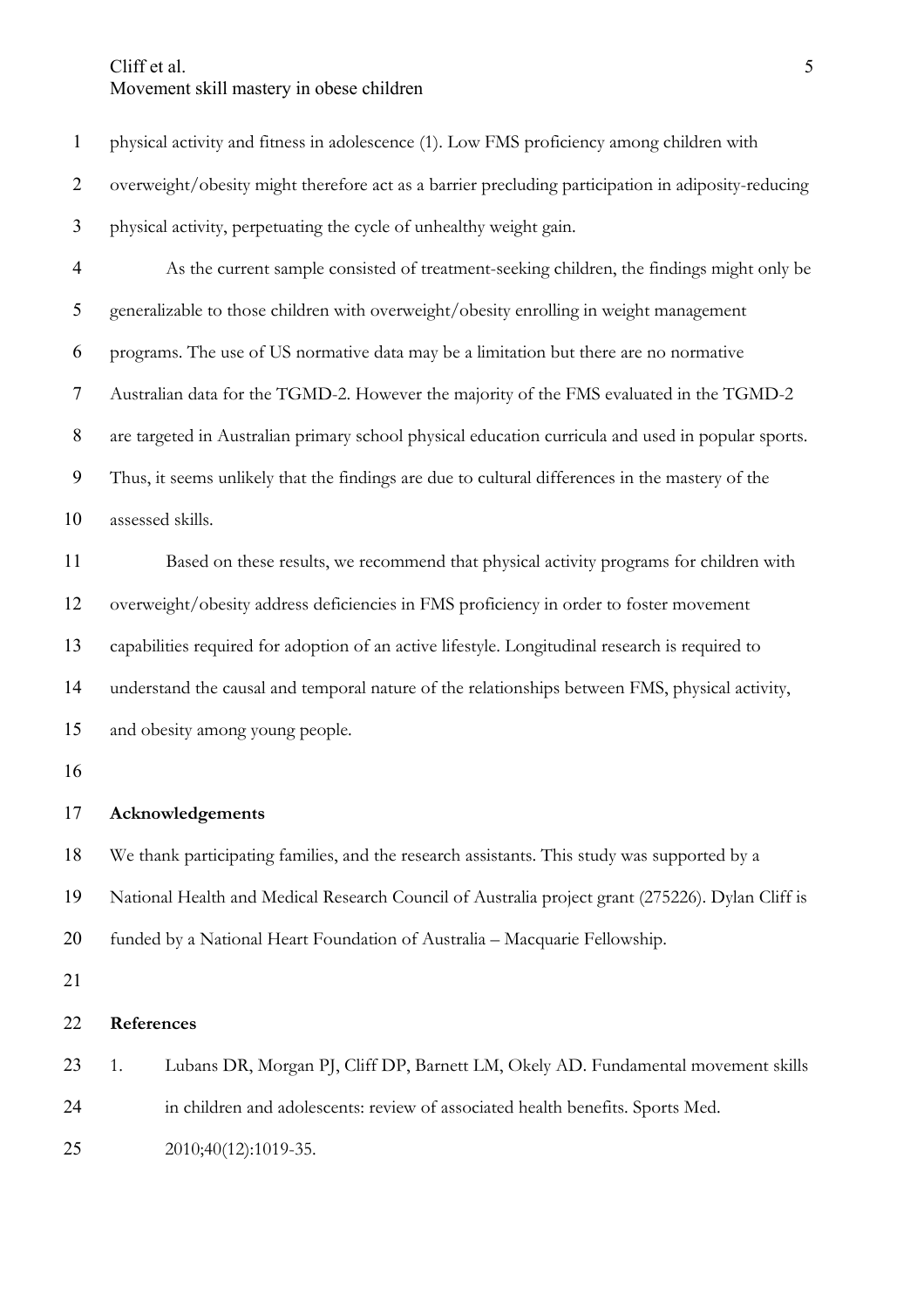| $\mathbf{1}$   | 2. | Morgan PJ, Okely AD, Cliff DP, Jones RA, Baur LA. Correlates of objectively measured    |
|----------------|----|-----------------------------------------------------------------------------------------|
| $\overline{2}$ |    | physical activity in obese children. Obesity. 2008;16(12):2634-41.                      |
| 3              | 3. | Okely AD, Booth ML, Chey T. Relationships between body composition and                  |
| $\overline{4}$ |    | fundamental movement skills among children and adolescents. Res Q Exerc Sport.          |
| 5              |    | 2004;75(3):238-47.                                                                      |
| 6              | 4. | Jones RA, Okely AD, Caputi P, Cliff DP. Relationships between child, parent and         |
| 7              |    | community characteristics and weight status among young children. Int J Pediatr Obes.   |
| 8              |    | 2010;3;5(3):256-64.                                                                     |
| 9              | 5. | Magarey AM, Perry R, Baur LA, Daniels L, Steinbeck KS, Hills AP. Effectiveness of the   |
| 10             |    | PEACH RCT a family focussed weight management program for 5 to 9-year-olds: 6           |
| 11             |    | Month Outcomes. Obes Rev. 2006;7(suppl 2)(114):99-117.                                  |
| 12             | 6. | Cole TJ, Bellizzi MC, Flegal KM, Dietz WH. Establishing a standard definition for child |
| 13             |    | overweight and obesity worldwide: international survey. BMJ. 2000;320:1-6.              |
| 14             | 7. | Ulrich DA. Test of Gross Motor Development. 2nd ed. Austin, TX: PRO-ED; 2000.           |
| 15             |    |                                                                                         |
| 16             |    |                                                                                         |
| 17             |    |                                                                                         |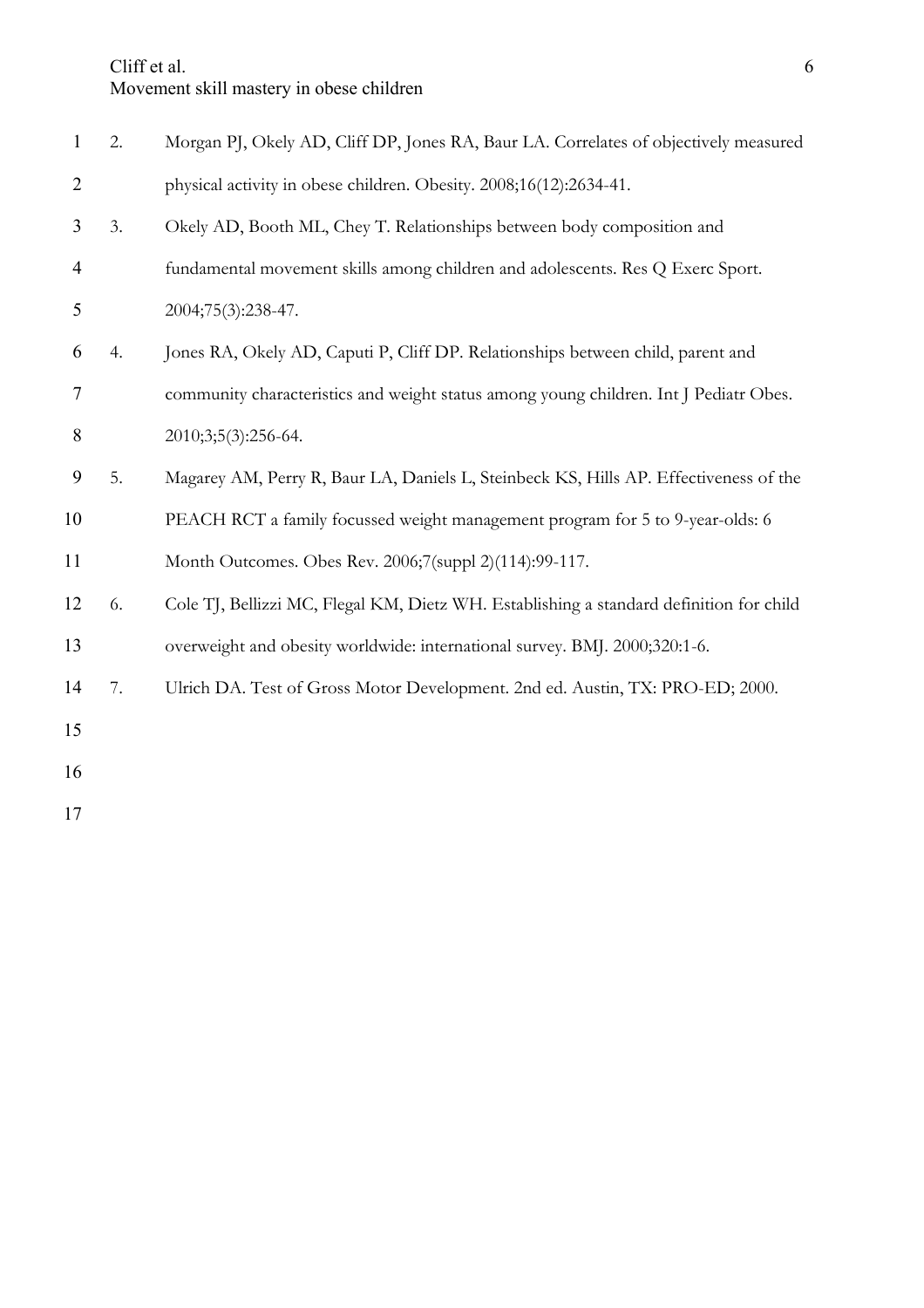$\overline{3}$ 

1 Table I Inclusion and exclusion criteria for the PEACH study and descriptive characteristics<br>2 of participating children  $(n=132)^{a}$ of participating children  $(n=132)^{a}$ 

4

| Inclusion<br>Criteria                                                 | Exclusion<br>Criteria                                                                          | Descriptive<br>Characteristic | Mean (SD)<br>or $\%$ (n) |
|-----------------------------------------------------------------------|------------------------------------------------------------------------------------------------|-------------------------------|--------------------------|
| Aged 5-9 years <sup>b</sup> at initial<br>baseline assessment         | BMI $\gamma$ -score >4.0                                                                       | Age (years)                   | 8.4(1.0)                 |
| Overweight or obese <sup>c</sup>                                      | Known syndromal cause of obesity                                                               | Female                        | 55.3 $(73)$              |
| Pre-pubertal (Tanner<br>Stage 1)                                      | Taking medications influencing<br>weight gain or loss                                          | BMI $(kg/m^2)$                | 24.2(3.1)                |
| Care-giver able to attend<br>sessions, read and<br>understand English | Physical or developmental disability,<br>chronic illness or significant dietary<br>restriction | BMI $\gamma$ -score           | 2.7(0.6)                 |
|                                                                       | Sibling was enrolled in the study                                                              | Obese <sup>c</sup>            | 76.5(101)                |

BMI: body mass index;  $n=132$  of 169 children enrolled in PEACH due to: children  $\leq 6$  years being excluded from current analyses (n=14), children unable to attend the FMS assessment  $(n=19)$ , injury  $(n=3)$ , incomplete data entry for FMS  $(n=1)$ . There were no statistically significant differences between participants with and without FMS data for age, percentage girls, BMI, or BMI *z*-score (all p>0.05).<sup>b</sup> selected as they had not yet experienced a pubertal growth spurt and were post-adiposity rebound; IOTF definitions (6).